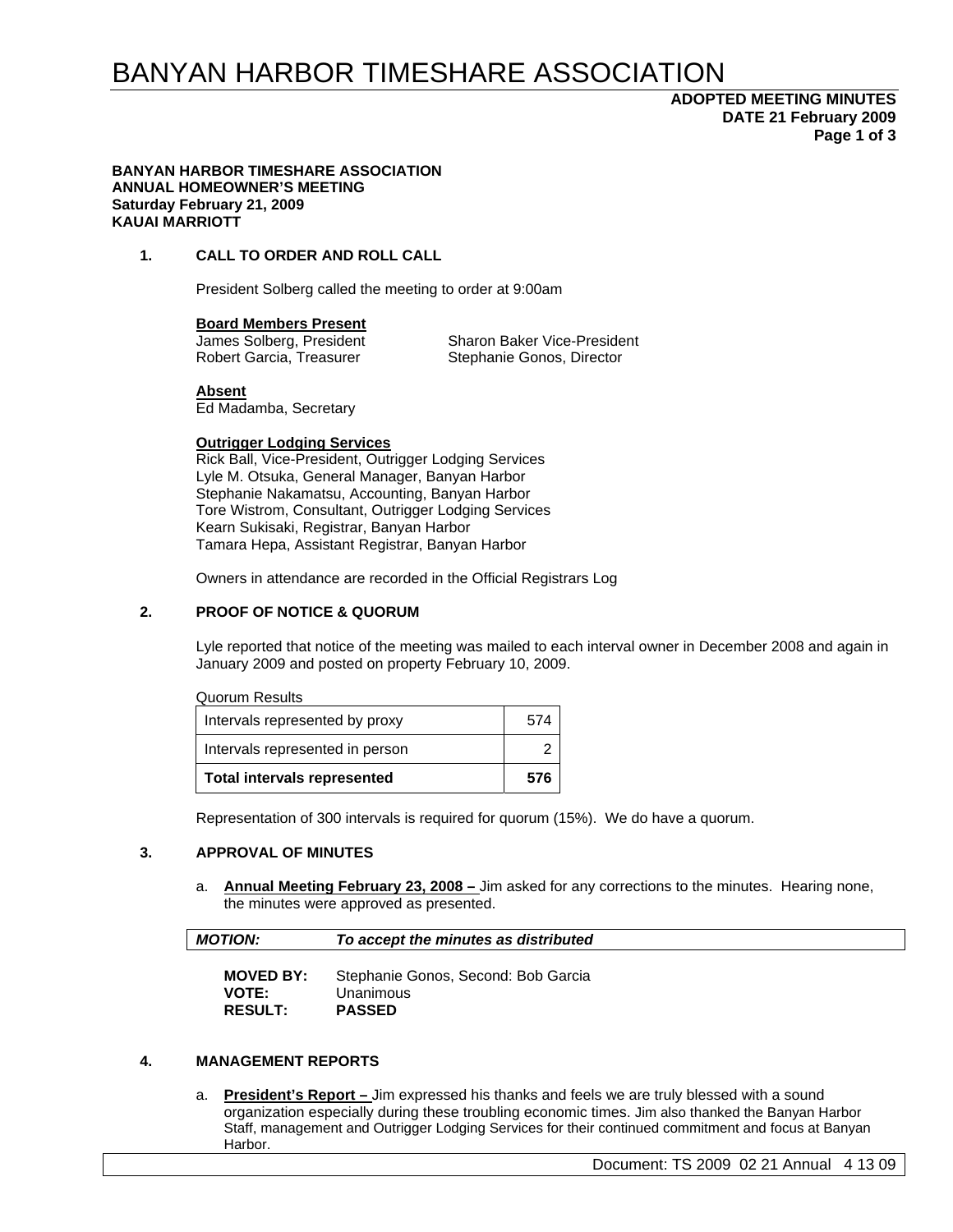# BANYAN HARBOR TIMESHARE ASSOCIATION

# **ADOPTED MEETING MINUTES DATE 21 February 2009 Page 2 of 3**

- b. **Treasurer's Report –** Bob commented we have an excellent management team and property management company who do a great job managing Banyan Harbor. Also the synergy the property has in its relationship with Outrigger Lodging Services is so appreciated and continues to save the owners associations a tremendous amount each year. Rick Ball VP of Outrigger Lodging Services then gave the year end 2008 financial report. Revenues slightly behind budget due to less collected late fees and interval transfer fees. Payroll unfavorable to budget, primarily due to employee health insurance and workers compensation overages. Electricity was a significant variance to budget (\$30,399) due to high surcharges related to pre-purchased high priced oil. Rick also reported Outrigger Lodging negotiated a reduced 2009 insurance premium.
- a. **Manager's Report**  Lyle reported he recently completed his first year managing Banyan Harbor and thanked the board for their support. Staff has been doing a fantastic job and comment cards have been positive. Banyan Harbor finished 2008 year ranked #3 overall out of 9 Outrigger Lodging properties (several are 4 star properties) with a 91.2% of guests saying they would return to Banyan Harbor. Lyle again acknowledged the great team of Banyan Harbor associates. *Summary of major accomplishments: Year to date:* Implemented new silk plant dining center pieces, renovated and improved the laundry facility efficiency, implemented kitchen tile grout clean/seal project, recarpeted 18 of 40 Timeshare units, Installed 39 - 42" flat screen TV's with new DVD stands, posted kitchen inventory in kitchen cabinets, replaced 13 water heaters w/drip pans (replacing shut off value and converting all piping to copper), purchased and stored master bedroom 6 drawer dressers to facilitate new master bedroom 32" flat screen TV installation, installed 2 refurbished Dell computers at front desk and accounting with upgrade to Microsoft XP, installed anti virus software on computer server and improved server network function ability (preparing for updated property management software), installed floor molding in 39 timeshare units, implemented new property website www.vacationkauai.com with owner page for updated minutes, newsletters, bulletins, budgets and Hawaii State chapter 514A & B, installed 18" ceramic tile in kitchen and entryway of unit #47, *Future projects:*  Install curved shower rods, implement new property management system (current system designer no longer supports current DOS based system), complete timeshare water heater project, begin installation of master bedroom 32" HD Flat screen televisions and dressers, begin interior unit door replacement project 4th qtr. 2009.
- c. **Budget 2008 –** Rick reviewed the approved 2009 budget summary (which was approved by the board of directors at their November 19, 2008 Board meeting). 2009 Budget is included in owner handouts at the door and was also mailed to owners with the January 2009 proxy mailing.

# **5. ELECTION**

a. **Nominations –** Jim reported that two Board positions are available. Jim read the names of each of the candidates who submitted their names for the available Board positions. They included Robert Garcia, Edward Madamba and Steven Heironimus. Jim then asked (3 times) if there were any nominations from the floor. Hearing none the following motion was made.

|    | <b>MOTION:</b>                                     | To accept the slate of nominees and close the nominations                                           |
|----|----------------------------------------------------|-----------------------------------------------------------------------------------------------------|
|    | <b>MOVED BY:</b><br><b>VOTE:</b><br><b>RESULT:</b> | Sharon Baker, Second: Stephanie Gonos<br>Unanimous<br><b>PASSED</b>                                 |
| b. | count ballots                                      | <b>Election of Inspectors – Jim reported Harry Baker and Ben Bregman volunteered to inspect and</b> |

c. **Introduction of Candidates -** Each candidate present introduced themselves and expressed their gratitude for the opportunity to serve the Association.

## **d. Election and Election results -**

The meeting was adjourned to allow time to cast and count ballots.